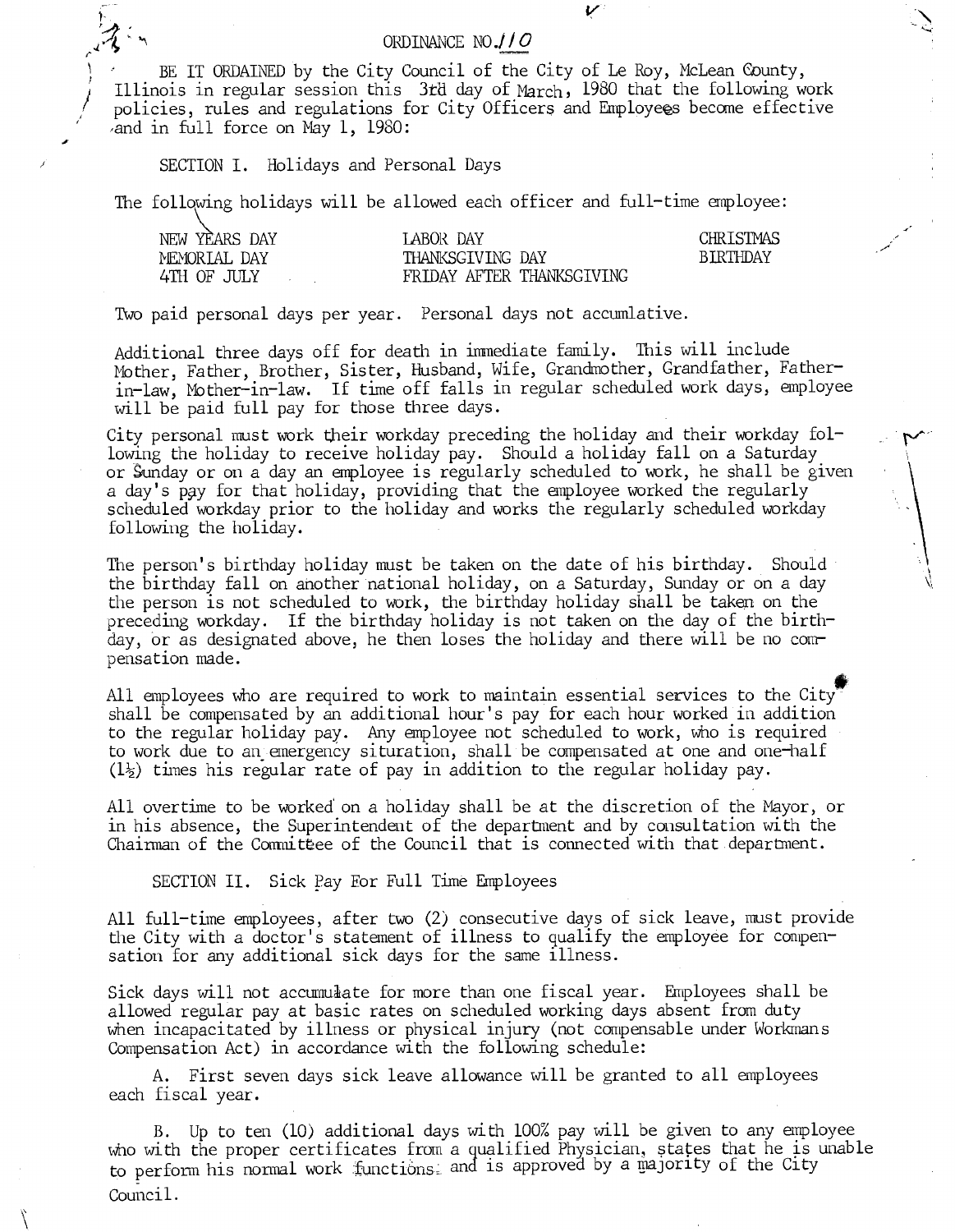SECTION II cont.

t (

C. Department heads will approve sick leave absences and the burden or proof will be on the employee.

 $\overline{D}$ . Any part of an eight (8) hour day will be considered as a day of sick time.

Y

E. Sick days are not to be used as personal time off. Anyone in violation of this policy will relinquish any sick time for the ramainder of the fiscal year.

Sick leave is a privilege granted to the employee by the City and is not a right of the employee.

Compensation for sick pay shall be figured on the basis of an eight  $-$  hour workday, not on hours worked that would create an overtime situation at the end of forty (40) hours worked.

SECTION III. Vacation Time

Vacations shall be allowed in accordance with the following schedule.

| After 1 year of employment       | 1 week   |
|----------------------------------|----------|
| AfterAftera2syearsmofoemphoyment | 2. weeks |
| After 8 years of employment      | 3 weeks  |
| After 15 years of employment     | 4 weeks  |

All vacations shall be taken and there shall not be allowed the person to work the vacation days and receive additional pay or overtime.

Vacation will not be taked one day at a time or in hours or  $1/2$  days due to additional administrative work load.

Only one person may be off at one time from each department.

Vacatiom will be allowed on the actual years of employment from the starting date of the person and not on the fiscal year of the City.

Vacation time may be accumulated for two years without loss of time, however, any person with more than fifteen (15) years of employment or four (4) weeks of vacation must get approval of the department head and the majority of the City Council approval to take their vacation all at once due to the hardship it could create in that department.

For definition purposes, vacation time will be figured on an eight  $-$  hour workday, forty (40) hour week.

SECTION IV. Miscellaneous.

All coffee breaks shall be limited to fifteen (15) minutes in the first four (4) hours worked, and fifteen (15) minutes in the second four (4) hours worked. The time for the break shall start from the time the employee leaves the job site and it shall end when.he again returns to that same job site or another site as assigned by the Supertintendent of that department.

Employees working at the overtime rate shall not qualify for the coffee break as outlined above.

No part - time personnel will be used without consent of Council.

All new personnel will be approved by the majority of Council.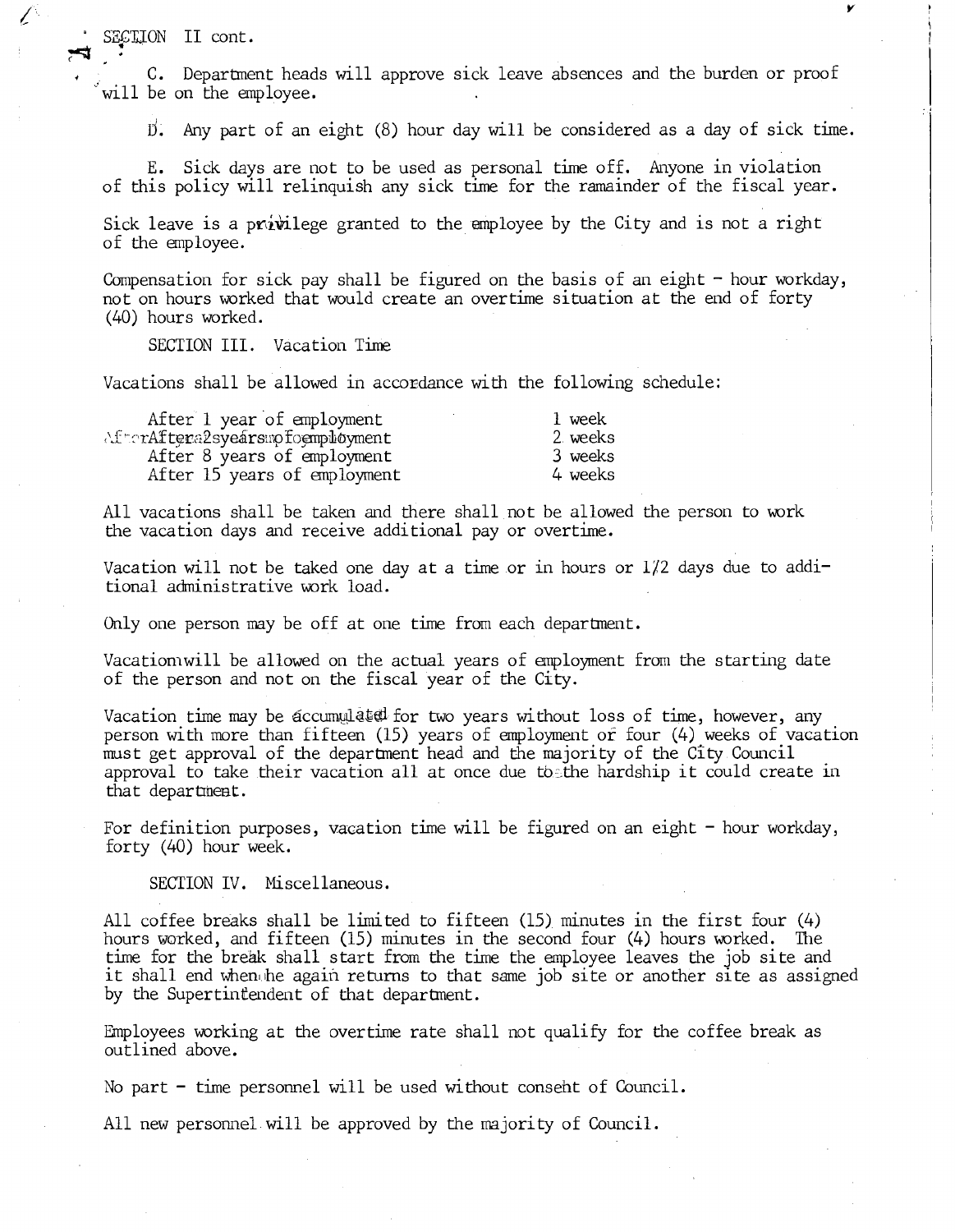SECTION IV. Miscellaneous cont.

Superintendents will not be paid at the overtime rate of their salary when they are doing work that ordinarily would be worked by an hourly employee. If it becomes necessary that ordinary work be performed on an overtime basis, then an employee will be assigned to perform the work. If it is not possible for an hourly employee to perform the work and the Superintendent must do the work, then he shall keep a record of the hours worked and when the hours total exceeds twenty (20) hours per month, ten percent (10%) of the excessive overtime hours will be allowed off. No overtime pay will be paid to Supervisory Personal but will be taken into consideration when evaluating their annual salary.

BE IT FURTHER ORDAINED that all prior ordinances or portions thereof of this City in conflict herewith be and they are hereby repealed.

PASSED this 3rd day of March , A. D., 1980.

AYES: Randy Zimmerman, Jerry Davis, Jack Gassaway Gary Builta  $NAYS:$  None

nits dagley